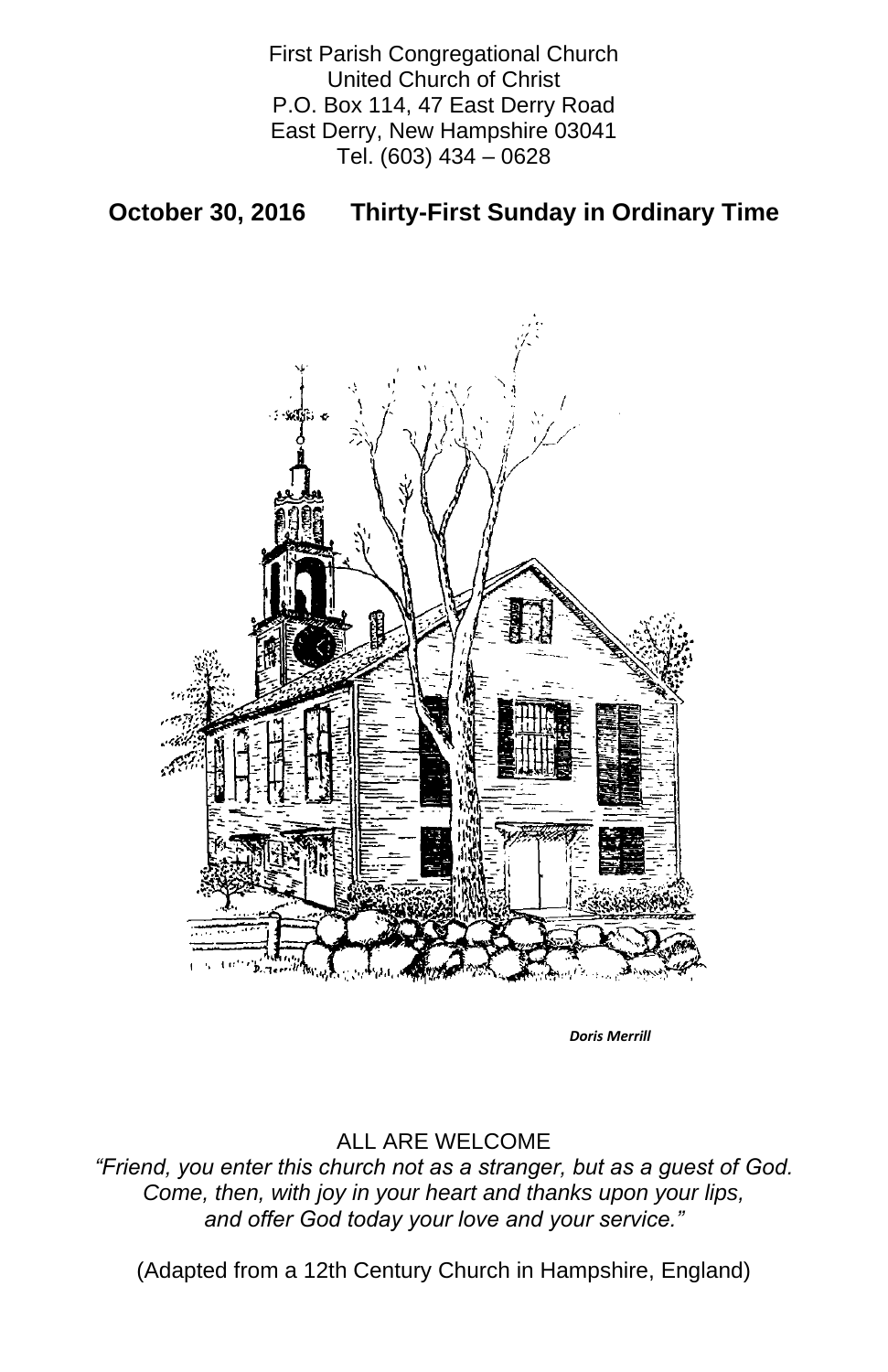*October 30, 2016 Thirty-First Sunday in Ordinary Time*

**First Parish Congregational Church, United Church of Christ, is a community of faith built upon a firm foundation of worship, prayer and education. In affirming diversity, we are dedicated to welcoming all people who seek the Word of God, Christian fellowship and service to others.**

**In partnership with Christ and led by the Holy Spirit, we reach out to the ever-widening community through active and loving ministry.**

## **WELCOME TO ALL OF GOD'S CHILDREN**

WELCOME & ANNOUNCEMENTS; SHARING JOYS & CONCERNS

## **WE GATHER INTO THE PRESENCE OF GOD**

\*HYMN #439 "*A Mighty Fortress is Our God*"

### \*CALL TO WORSHIP

One: We come to this place, God, because somewhere in our lives, faintly or distinctly, we have heard you call us.

**Many: We come – some sleepily, some alert, some tired, some energized – to share in your presence.**

One: We come to say thanks that we are your people. We come to worship, to know better what your call upon us means.

**Many: We come with joy, awaiting your transforming love in our lives.**

#### \*PRAYER OF INVOCATION

Holy One, as we move into a time of worship this morning, we turn our hearts to you in hope knowing you are near. Bring forth praise from our open hearts, service from our willing hands, and deepen our connection to you and one another. Amen.

#### \*LITANY OF CONFESSION:

Leader: O Lord, we've heard the old, old story and we confess our indifference.

### **People: God, jolt our lives to turn and look at you once more**.

Leader: Give us the ears to hear your wonderful story of amazing grace.

**People: O Lord, we ask for your presence this day. Brush against us when we least expect it. Touch us with your Spirit. Take us by the shoulders and shake us awake to your incredible truth.** Leader: We are your people and you are our God. Forgive our faithlessness, oh faithful God! See beyond our apathy, our thoughtlessness, our selfcenteredness, our wrong choices. See into our hearts and forgive our human frailties.

**People: We pledge once more to give to those who need us, that this world might be more human. We pledge to do away with indifference. We pledge to tell the old, old story in new life-changing ways! For Jesus' sake.** 

**All: Amen.**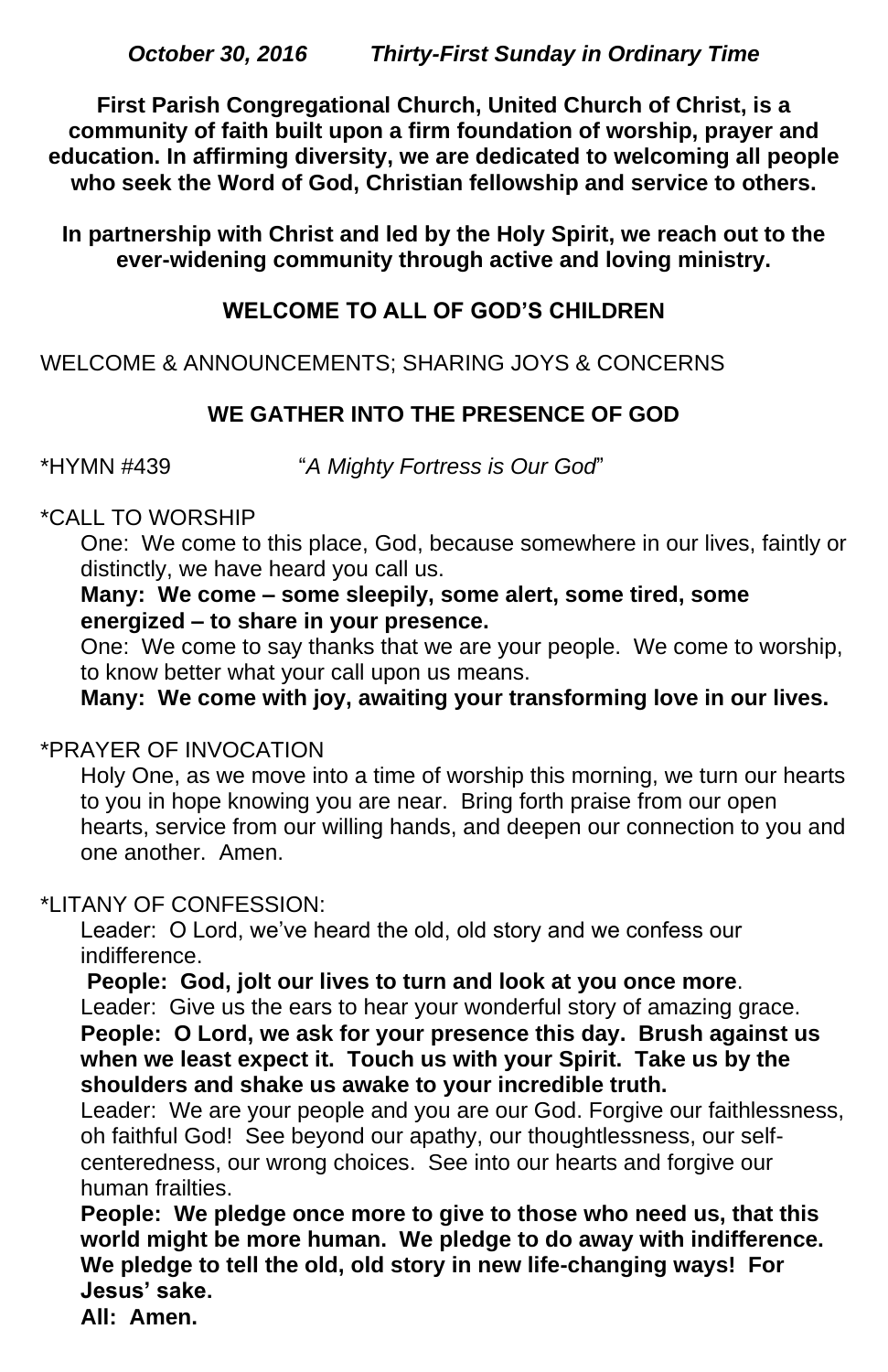### \*SONG OF PRAISE **#**756

**Gloria, Gloria, in excelsius Deo Gloria, Gloria, Alleluia, Alleluia**

## ASSURANCE OF FORGIVENESS

**The good news in Christ is that God offers us life at every moment, forgiving us and inviting us into the freshness of new beginnings. Let us praise this God of grace!**

## **WE INVITE FORWARD GOD'S YOUNGER DISCIPLES**

*At this time, all children are invited to come forward for the children's offering,*  and children's time. An offering is not required for participation. All are welcome, *especially first time visitors.*

CHILDREN'S OFFERING "*Come as a Child"*

**Come as a child, when He calls you to follow. Just come as a child, for His love is untold. Come as a child, when you seek His communion, For then, all His blessings unfold.**

## PRAYER OF DEDICATION (in unison)

**Dear God, we offer you our gifts with thanks and praise, be with us and guide us all of our days. Teach us how to love each other, and to shine your light into the world. Amen.**

## CHILDREN'S MESSAGE Sue Handy

# THE LORD'S PRAYER

**Our Father, who art in heaven, Hallowed be Thy name. Thy kingdom come; Thy will be done; on earth as it is in heaven. Give us this day our daily bread and forgive us our debts as we forgive our debtors. Lead us not into temptation, but deliver us from evil; for Thine is the Kingdom, and the Power, and the Glory forever. Amen**.

(Children and youth may now go to their classes.)

\*HYMN #493 *" O Jesus, I Have Promised"*

#### **WE HEAR GOD'S WORD FOR US**

HEBREW SCRIPTURE Habbakuk 1:1-4; 2:1-4 (O.T. p.p. 974-975) NEW TESTAMENT Luke 19:1-10 (N.T. p. 84) SERMON SERMON The Glorious Diana Sweeney CHOIR ANTHEM Amazing Grace (My Chains are Gone) arr. Brian Lew **WE RESPOND WITH PRAYER** PASTORAL PRAYER

CHORAL RSPONSE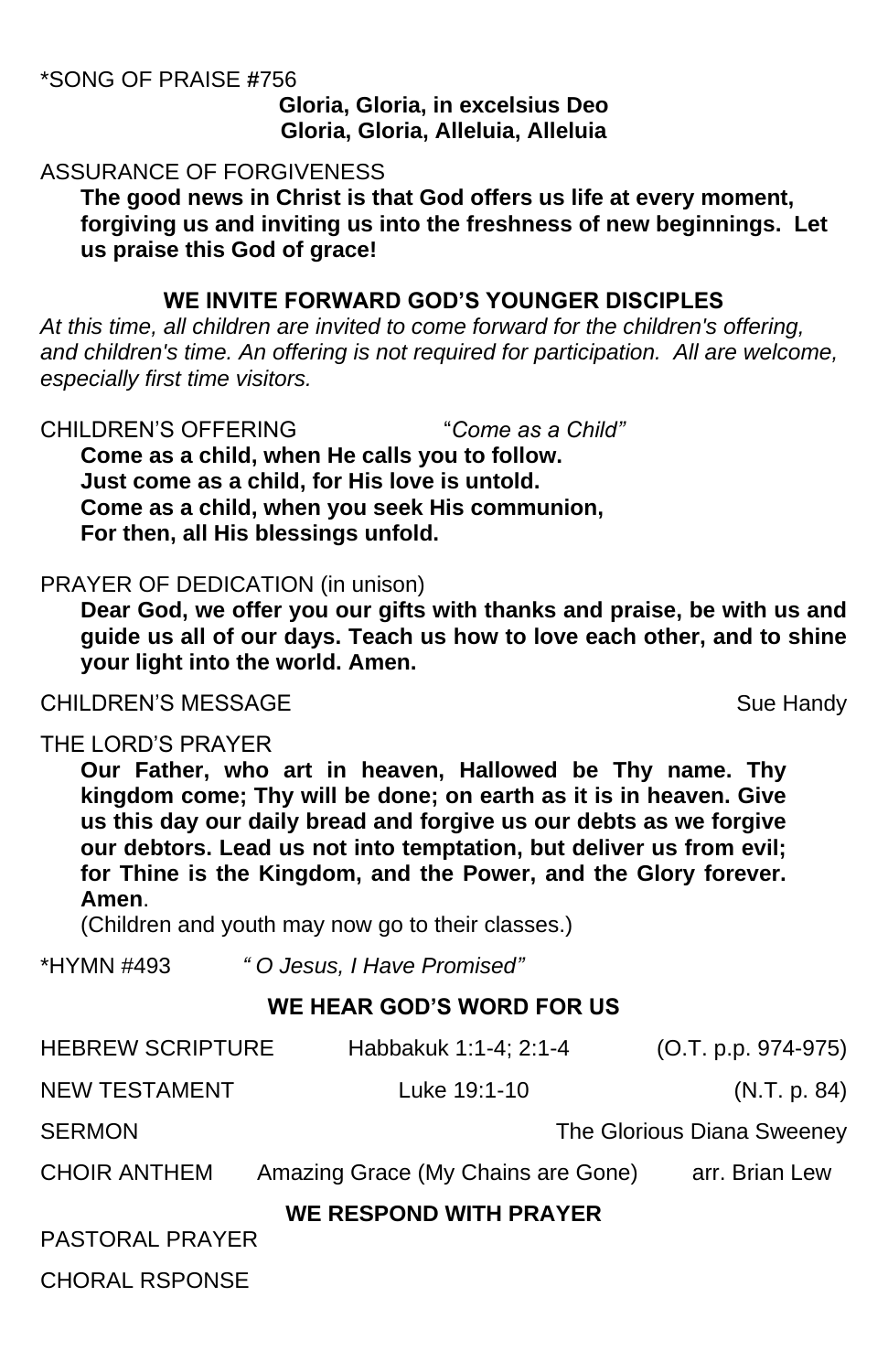## **WE RESPOND WITH OUR FINANCIAL GIFTS**

## OFFERTORY INVITATION

Jesus Christ came into the world to seek out and save the lost. The offering becomes the high point of worship when we are centered on the steadfast love of God. Then our possessions become instruments of grace, for us and others, and the lost are found.

## OFFERTORY MUSIC

### \*DOXOLOGY #562, v. 1

**Take my gifts and let me love you, God who first of all loved me, gave me light and food and shelter, gave me life and set me free, now because your love has touched me, I have love to give away, now the bread of love is riding, loaves of love to multiply!**

*\*Indicates all that are able may stand.* MINISTERS OF THE CHURCH Members of the Congregation DEACONS OF THE MONTH Fred Merrill & Jo Worthen LAY READER Jo Worthen USHERS **Diaconate, & Michael Bryan** GREETER(s) Verna Elwell & Shirley Dickason PASTOR The Rev. Dr. Deborah Roof ASSOCIATE PASTOR The Rev. Heidi Carrington Heath MUSIC DIRECTOR Susan Handy

ACCOMPANIST/ORGANIST Version of the set of the set of the set of the set of the set of the set of the set of the set of the set of the set of the set of the set of the set of the set of the set of the set of the set of the

# ADMINISTRATIVE ASSISTANT **Elaine Hodnett**

## \*PRAYER OF DEDICATION

**We are so small, O God, sometimes we do not see you over the crowds that clutter the streets. Forgive us, God, for we should go to all lengths to see you, even climbing trees for a glimpse of you. Take our offering, Lord, and make miracles of our hopes and dreams.** 

## **WE GO OUT TO LOVE AND SERVE A LOVING, SERVING GOD**

\*HYMN #539 *"Amazing Grace*

**BENEDICTION** 

BENEDICTION RESPONSE

**POSTLUDE** 

#### **First Parish Congregational Church, United Church of Christ** PO BOX 114, 47 East Derry Rd East Derry, NH 03041 Tel. 603.434.0628 Fax. 603.437.3001 Email: officemgr@fpc-ucc.org Office Hours: Tuesday-Friday 8:30 AM – 3:00 PM Our website [www.fpc-ucc.org](http://www.fpc-ucc.org/) Find us and 'friend us' on Facebook [www.facebook.com/fpcucc](http://www.facebook.com/fpcucc)